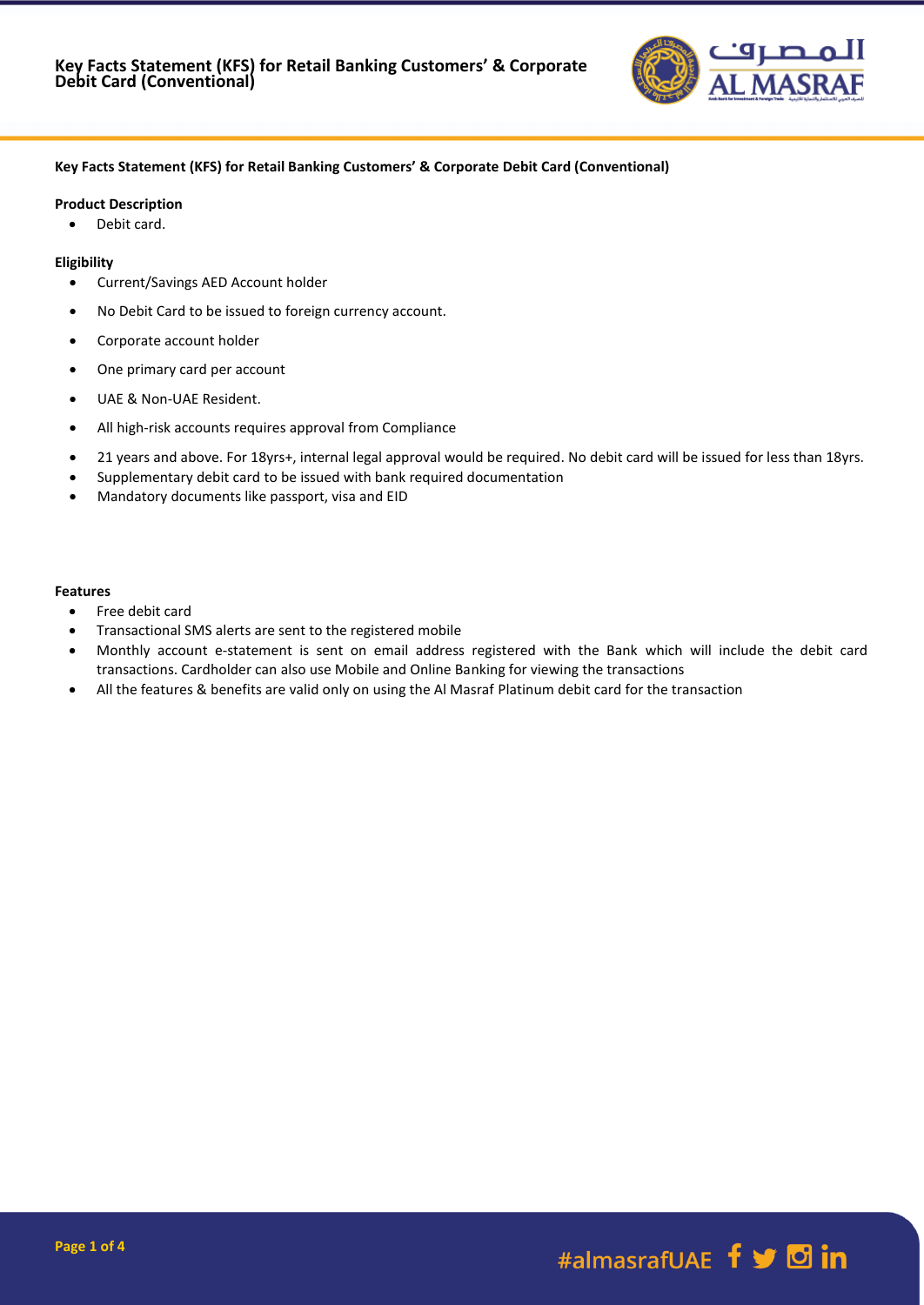

# **Features & Benefits**

| <b>Features &amp; Benefits</b>    | <b>Platinum</b>                                                                                                                                 |
|-----------------------------------|-------------------------------------------------------------------------------------------------------------------------------------------------|
| Contactless                       | Yes                                                                                                                                             |
| <b>Airport Lounge Access</b>      | Yes<br>Select 25 regional & international lounges. Unlimited. Self                                                                              |
| Priceless Specials 2 for 1 offers | Yes<br>Offers throughout Middle East across fine dining & activities                                                                            |
| Udemy.com                         | Yes<br>Get up to 30% off on top trending courses and 50% off on course of the month                                                             |
| Booking.com                       | Yes<br>10% cash back. Register on www.booking.com/mastercardmea                                                                                 |
| Rentalcars.com                    | Yes<br>Up to 10% discounts.                                                                                                                     |
| Avis                              | Yes<br>Upgrade (subject to availability). Up to 15% discounts in Europe & MENA & 12%<br>off in US/Canada                                        |
| Cleartrip.com Airline discount    | Yes<br>up to 30% with max amount caps                                                                                                           |
| Careem                            | Yes<br>Get up to 20% off 3 rides every month. Promo Code: MASTERCARD                                                                            |
| MyUS Premium Shipping discount    | Yes<br>Free premium membership for 2 years, free account set-up, 30% off shipping in<br>first month & 20% off for the remainder 2 yr membership |
| Mastercard for you App            | Yes                                                                                                                                             |
| <b>Purchase Protection</b>        | Yes<br>Coverage (theft or accidental damage) of USD 2,000 per claim, max cap of USD<br>5,000 over 12 month period.                              |

### **Fees**

- Al Masraf publishes it Retail Banking Schedule of Charges in line with it's commitment to a transparent Customer relationship. *(Please visit our website www.almasraf.ae for Retail Banking Schedule of Charges)*
- Cardholders are strongly encouraged to write to us on [info@almasraf.ae](mailto:info@almasraf.ae) if you need for more clarity on any fees charged to the account.

## **Cooling-Off Period**

- This "Cooling-Off Period" is offered as part of our commitment to maintain a fair Banking relationship
- Application forms has the option for the customer to waive the Cooling-Off Period.
- In case customer decides not to waive and would like to think through, Bank will wait for 5 Business Days and will proceed the issuance/disbursal post this 5 Business Days if customer has not reverted to cancel the request.

## **Additional notes and Frequently Asked Questions**

### **1. Issuance of Debit Card**

Debit card will be issued along with the account

### **2. Activation and PIN generation**

Cardholder should activate their card and choose their own PIN via our IVR by calling 600 52 9999 to use their card

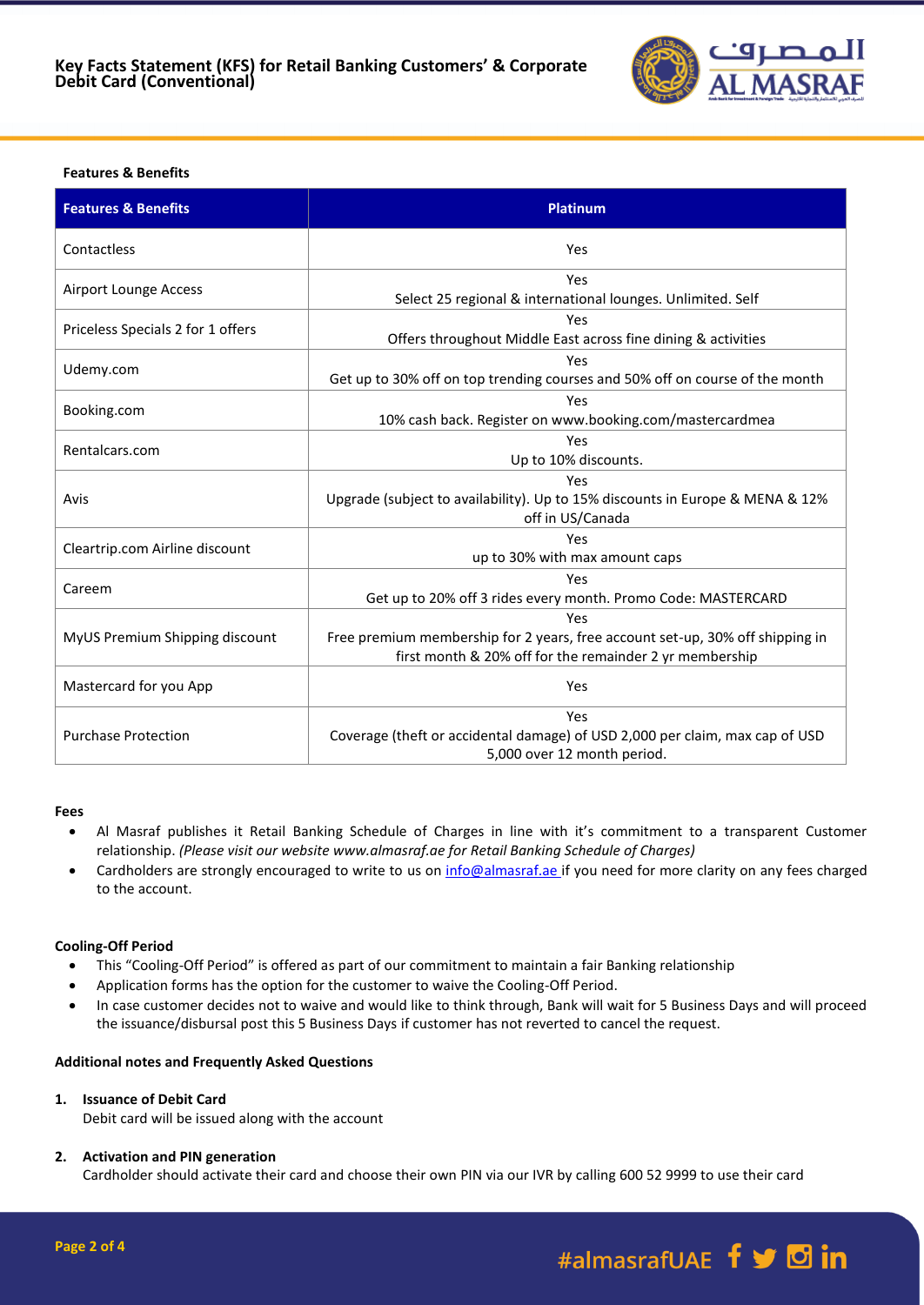

## **3. Contactless transactions (pin less)**

Cardholder can do a maximum of 3 without pin contactless transactions per day of AED 500 each. Post that they can do contactless transaction with Pin. Customer is responsible and liable for all the transactions

## **4. Card Block in case of Fraud**

Cardholder can call the contact center at 600 52 9999 to report any fraudulent transaction and block their card. Cardholder can submit a dispute form with the details to claim the amount back. A replacement card will be issued to the cardholder.

#### **5. Reporting lost and stolen cards**

Cardholder should call the contact center at 600 52 9999 immediately to report lost/stolen card and the bank will block the card. A new replacement card will be sent and fees as per schedule of charges will apply

Warning: Customer is liable to pay for any transactions done up to the time of reporting and lost / stolen card.

### **6. Transactions**

All transactions will be billed in Dirhams (AED). Any transactions made outside of the U.A.E. will be treated as an international payment and may incur a foreign currency conversion fee. *(Please visit our website www.almasraf.ae for Retail Banking Schedule of Charges)*

### **7. Dispute and reimbursement (charge back)**

In the event of unauthorized transactions, cardholder must contact the bank contact center immediately and submit a dispute form for reimbursement of such transaction amounts. Cardholder must submit the dispute form to the bank within 42 days from transaction date. If proven unauthorized & not disputed by merchant with proof, it will be credited back to the cardholder's card within 90 days

#### **8. Account Statement**

Debit card transactions will be included in the Account Statements and shall be delivered by electronic mail to the Cardholders registered email ID once every month free of costs. Any additional statement request will be charged as per Retail Banking Schedule of Charges *(Please visit our website www.almasraf.ae for Retail Banking Schedule of Charges)*

#### **9. Alerts**

Debit card Account-holder is requested to provide Bank with an updated UAE registered mobile number in order to receive SMS text alerts for card account transactions. *(for more details regarding Key Facts Statement for SMS, Online and Mobile Banking, please visit our website www.almasraf.ae)*

## **10. Card closure**

Customer can request to close this card by submitting the request via below channels.

- Call Centre 600 52 9999
- Branches
- Email communication received from card account-holders email address registered with us

Please note that cardholder is expected to settle all their outstanding dues for the request to be processed. The card will be placed on a temporary block and will be fully closed after 45 days from the date of request. Cardholder is expected to settle any outstanding debit/credit to the card account that maybe received during this period. Please note if any credit is received by the bank post the 45 days closure, the same will stand forfeited by the cardholder with no liability from the bank. Please also note that Bank will automatically close all supplementary cards associated with the primary card account.

**Warning: Please note if any credit is received by the Bank post the 45 days closure, the same will stand forfeited by the cardholder with no liability from the bank. Please note any and all Al Masraf points balance will be forfeit upon closure request from customer.**